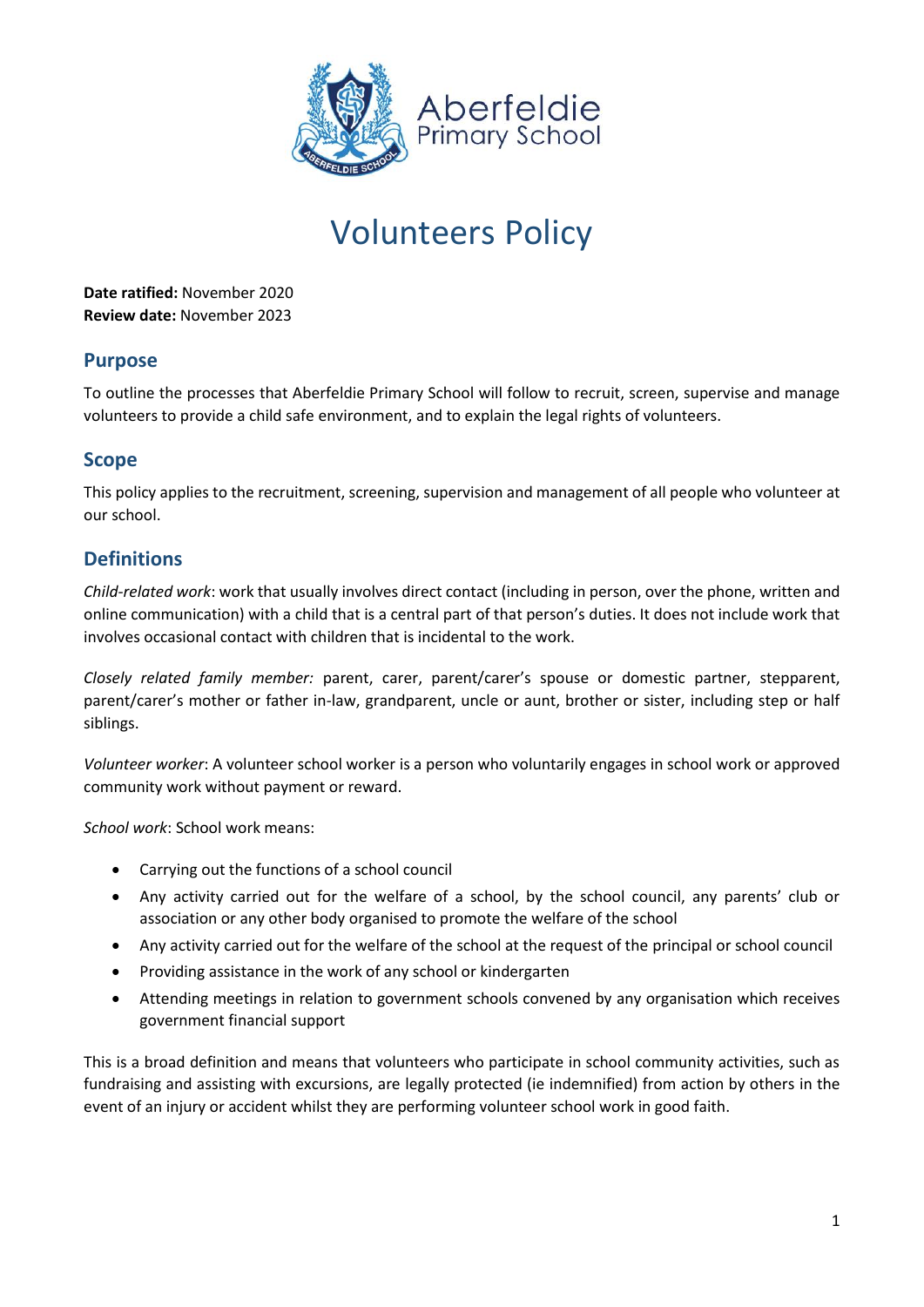# **Policy**

Aberfeldie Primary School is committed to implementing and following practices which protect the safety and wellbeing of children and our staff and volunteers. Aberfeldie Primary School also recognises the valuable contribution that volunteers provide to our school community and the work that we do.

The procedures set out below are designed to ensure that Aberfeldie Primary School's volunteers are suitable to work with children and are well-placed to make a positive contribution to our school community.

#### **Becoming a volunteer**

Members of our school community who would like to volunteer are encouraged to approach their child's classroom teacher, Principal Class Officers or the school office. For special events, sports, camps or excursions correspondence asking for volunteers may be included in a newsletter or attached to a permission slip.

#### **Suitability checks including Working with Children Checks**

#### **Working with students**

Aberfeldie Primary School values the many volunteers that assist in our classrooms, with sports, events, excursions, school concerts and other events and programs. To ensure that we are meeting our legal obligations under the *Working With Children Act 2005* (Vic) and the Child Safe Standards, Aberfeldie Primary School is required to undertake suitability checks which may include a Working With Children Check, proof of identity, work history involving children and/or reference checks.

Considering our legal obligations, and our commitment to ensuring that Aberfeldie Primary School is a child safe environment, we will require volunteers to obtain a WWC Check and produce their valid card to the office for verification in the following circumstances:

- **Volunteers who are not parent/family members** of any student at the school are required to have a WWC Check if they are engaged in child-related work regardless of whether they are being supervised.
- **Parent/family volunteers** who are assisting with any classroom or school activities involving direct contact with children in circumstances where the volunteer's child is **not** participating, or does not ordinarily participate in, the activity.
- **Parent/family volunteers** who assist with excursions (including swimming), camps and similar events, regardless of whether their own child is participating or not.
- **Parent/family volunteers** who regularly assist in school activities, regardless of whether their own child is participating or not

In addition, depending on the nature of the volunteer work, our school may ask the volunteer to provide other suitability checks at its discretion (for example, references, work history involving children and/or qualifications). Proof of identity may also be required in some circumstances.

#### **Non-child-related work**

On some occasions, parents and other members of the school community may volunteer to do work that is not child-related. For example, volunteering on the weekend for gardening, maintenance, working bees, School Council, participating in sub-committees of School Council, fete coordination, other fundraising groups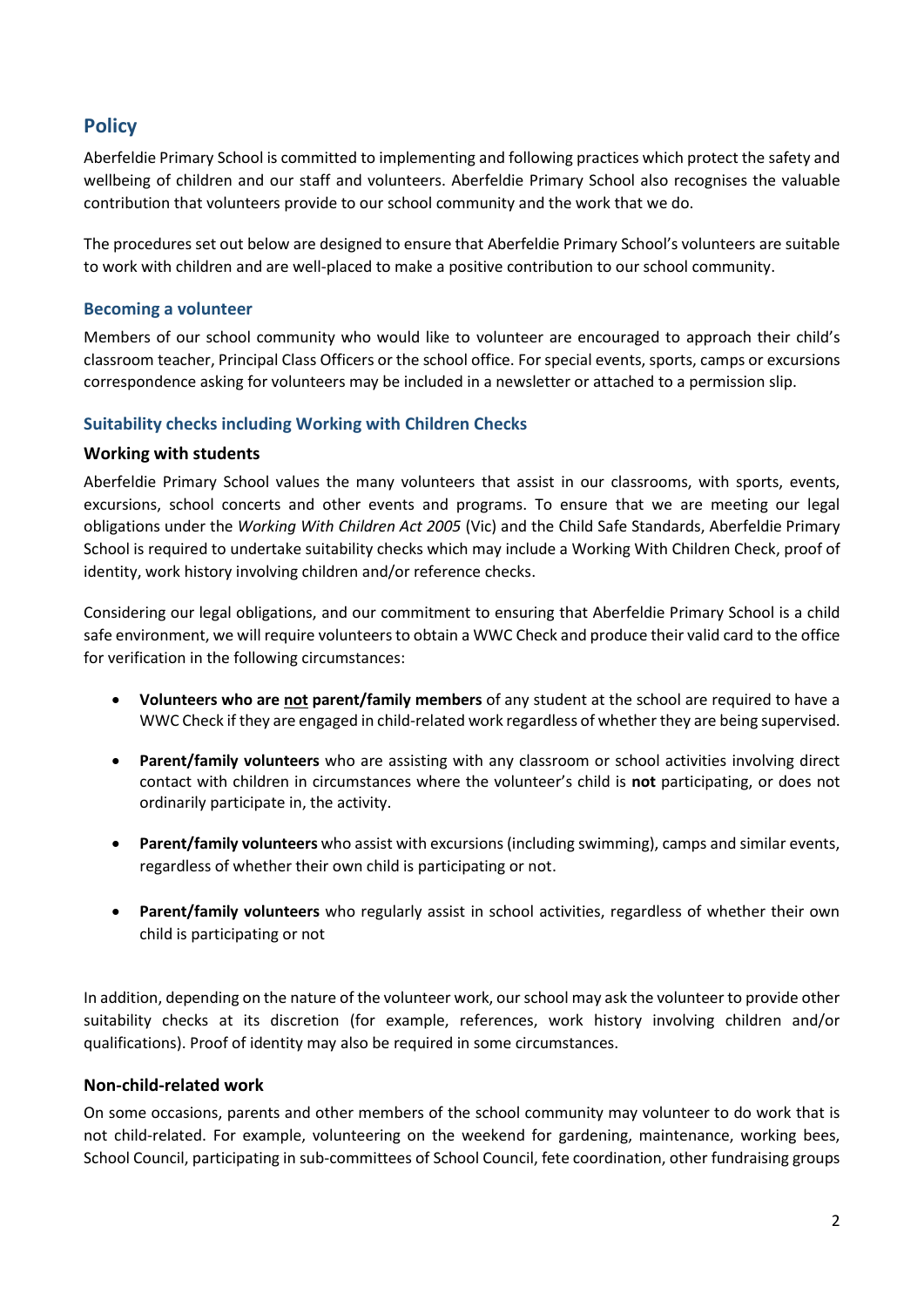that meet in the evenings, during which children will not be, or would not reasonably be expected to be, present.

At Aberfeldie Primary School, volunteers for this type of work will still be required to provide a valid WWC Check, proof of ID, references or work history.

School council members and volunteers on any sub-committee of school council will be asked to provide a valid WWC Check. Whilst we acknowledge that these volunteers will not be engaging in child-related work as part of their role, even when there is a student sitting on the school council, we believe that it is important that our volunteers who are involved in making important decisions about our school which will have an impact on students do have a valid WWC Check.

#### **Management and supervision**

Volunteer workers will be expected to comply with any reasonable direction of the principal (or their nominee). This will include the requirement to follow our school's policies, including, but not limited to our Child Safety Policy / Statement of Commitment to Child Safety, our Child Safety Code of Conduct and our Statement of Values and School Philosophy. Volunteer workers will also be expected to act consistently with Department of Education and Training policies, to the extent that they apply to volunteer workers, including the Department's policies relating to Equal Opportunity and Anti-Discrimination, Sexual Harassment and Workplace Bullying.

The principal has the discretion to make a decision about the ongoing suitability of a volunteer worker and may determine at any time whether or not a person is suitable to volunteer at Aberfeldie Primary School.

Aberfeldie Primary School will provide any appropriate induction and/or training for all volunteer workers. The principal (ortheir nominee) will determine what induction and/ortraining is necessary depending on what type of work the volunteer will be engaged in.

All volunteers will be provided induction in relation to Aberfeldie Primary School's child safety practices, including reporting obligations and procedures. Our school has a Child Safety Reporting Obligations Policy which all staff and volunteers should be aware of.

The principal (or their nominee) will determine what supervision, if any, of volunteers is required for the type of work being performed.

### **Compensation**

#### **Personal injury**

Volunteer workers are covered by the Department of Education and Training's Workers Compensation Policy if they suffer personal injury in the course of engaging in school work.

#### **Property damage**

If a volunteer worker suffers damage to their property in the course of carrying out school work, the Minister (or delegate) may authorise such compensation as they consider reasonable in the circumstances. Claims of this nature should be directed to the principal who will direct them to the Department's Legal Division.